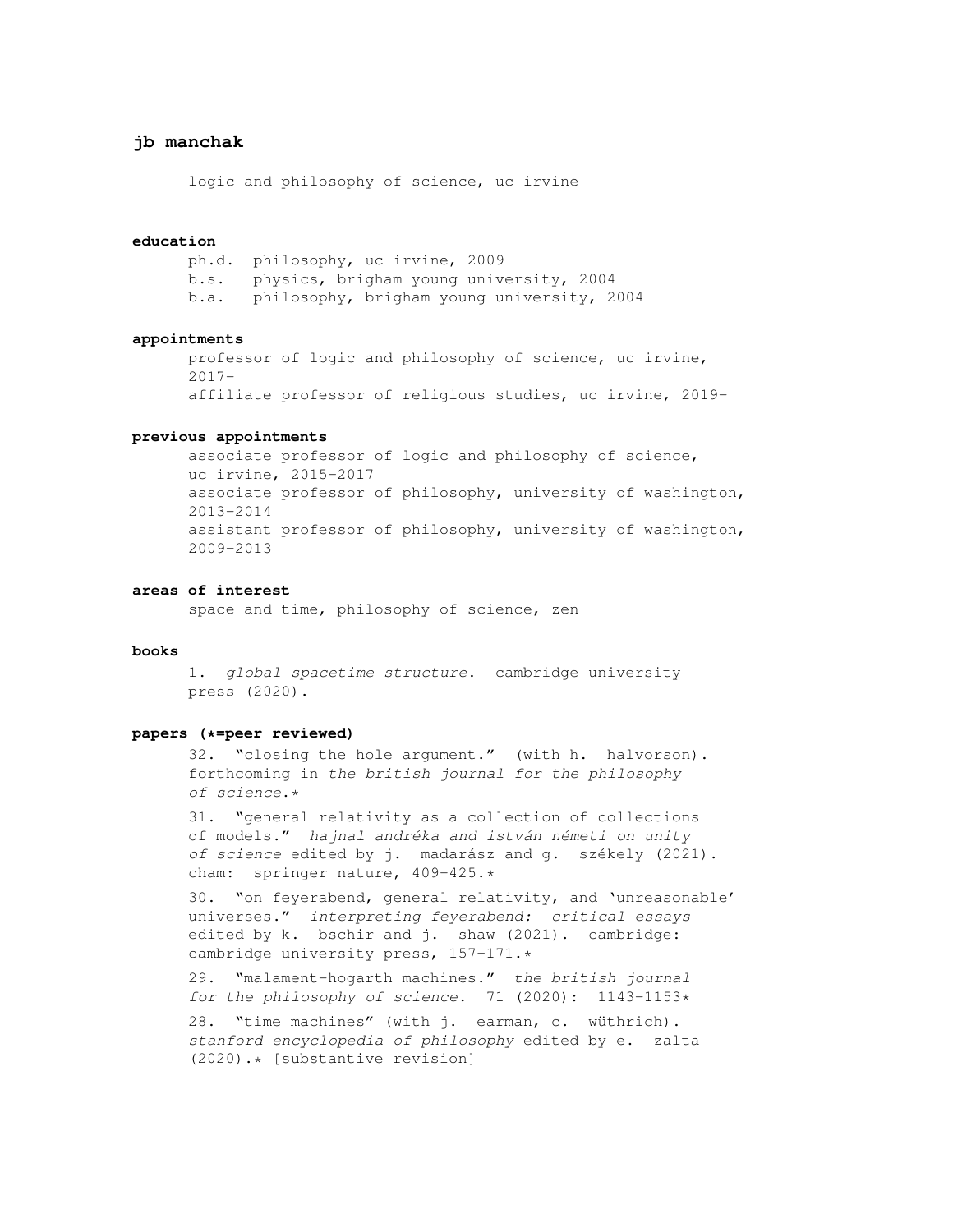27. "a remark on 'time machines' in honor of howard stein." studies in history and philosophy of modern physics. 67  $(2019): 111-116.*$ 26. "why be regular?" (with b. feintzeig, s. rosenstock, j. weatherall). studies in history and philosophy of modern physics. 65 (2019): 122-132.\* 25. "some 'no-hole' spacetime properties are unstable." foundations of physics, 48 (2018): 1539-1545.\* 24. "space and time." introduction to formal philosophy edited by s. hansson and v. hendricks (2018). cham: springer nature, 487-496.\* 23. "would two dimensions be world enough for spacetime?" (with s. fletcher, m. schneider, j. weatherall). studies in history and philosophy of modern physics. 63 (2018):  $100 - 113.$ \* 22. "(information) paradox regained? a brief comment on maudlin on black hole information loss" (with j. weatherall). foundations of physics.  $48$  (2018):  $611-627.*$ 21. "on the inextendibility of spacetime." philosophy of science. 84 (2017): 1215-1225.\* 20. "on gödel and the ideality of time." philosophy of science. 83 (2016): 1050-1058.\* 19. "is the universe as large as it can be?" erkenntnis. 81 (2016): 1341-1344.\* 18. "supertasks" (with b. roberts). stanford encyclopedia of philosophy edited by e. zalta (2016).\* 17. "time machines" (with j. earman, c. wüthrich). stanford encyclopedia of philosophy edited by e. zalta  $(2016)$ .\* 16. "epistemic 'holes' in spacetime." philosophy of science. 83 (2016): 256-276.\* 15. "time (hole?) machines." studies in history and philosophy of modern physics. 48 (2014): 124-127.\* 14. "on spacetime singularities, holes, and extensions." philosophy of science. 81 (2014): 1066-1076.\* 13. "the geometry of conventionality" (with j. weatherall). philosophy of science. 81 (2014): 233-247.\* 12. "global spacetime structure." the oxford handbook of philosophy of physics edited by r. batterman (2013). oxford: oxford university press, 587-606.\* 11. essay review of david malament, topics in the foundations of general relativity and newtonian gravitation theory. philosophy of science. 79 (2012): 575-583.\* 10. "time travel: why it may not pay to work out all the kinks." philosophy of science. 78 (2011):  $1037-1045.*$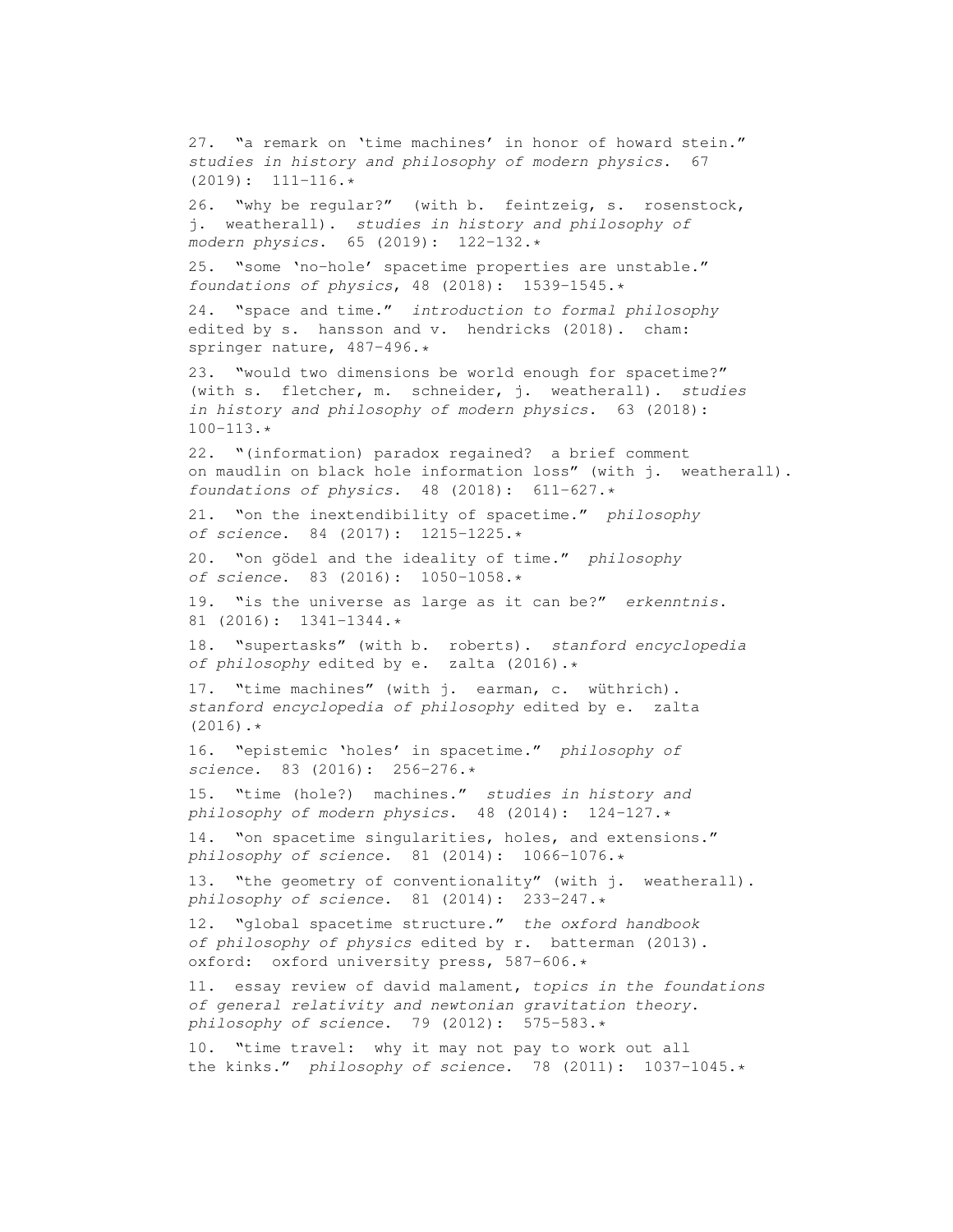9. "what is a physically reasonable spacetime?" philosophy of science. 78 (2011): 410-420.\* 8. "no no-go: a remark on time machines." studies in history and philosophy of modern physics. 42 (2011): 74-76.\* 7. "on efficient 'time travel' in gödel spacetime." general relativity and gravitation. 43 (2011): 51-60.\* 6. "on the possibility of supertasks in general relativity." foundations of physics.  $40$  (2010): 276-288.\* 5. "on the existence of 'time machines' in general relativity." philosophy of science. 76 (2009): 1020-1026.\* 4. "on force in cartesian physics." philosophy of science. 76 (2009): 295-306.\* 3. "is spacetime hole-free?" general relativity and gravitation. 41 (2009): 1639-1643.\* 2. "can we know the global structure of spacetime?" studies in history and philosophy of modern physics. 40 (2009):  $53 - 56.$ \* 1. "is prediction possible in general relativity?" foundations of physics. 38 (2008): 317-321.\*

# **presentations (\*=invited)**

57. "on the (in?)stability of spacetime inextendibility." warsaw university of technology, warsaw spacetime colloquium. may, 2021.\*

56. "on the (in?)stability of spacetime inextendibility." harvard university, black hole initiative seminar. may, 2021.\*

55. "underdeterminiation." uc irvine, philosophy club. april 2021.\*

54. "underdetermination." glasgow university, thoughts: philosophy untangled podcast. january, 2021.\*

53. "general relativity as a collection of collections of models." university of bonn, workshop on the epistemology of relativity. june, 2020.\* [cancelled due to covid]

52. "general relativity as a collection of collections of models." new directions in the foundations of physics, viterbo, italy. may, 2020.\* [cancelled due to covid]

51. "general relativity as a collection of collections of models." ludwig maximilian university, munich center for mathematical philosophy, . may, 2020.\* [cancelled due to covid]

50. "general relativity as a collection of collections of models." university of salzburg, department of philosophy. may, 2020.\* [cancelled due to covid]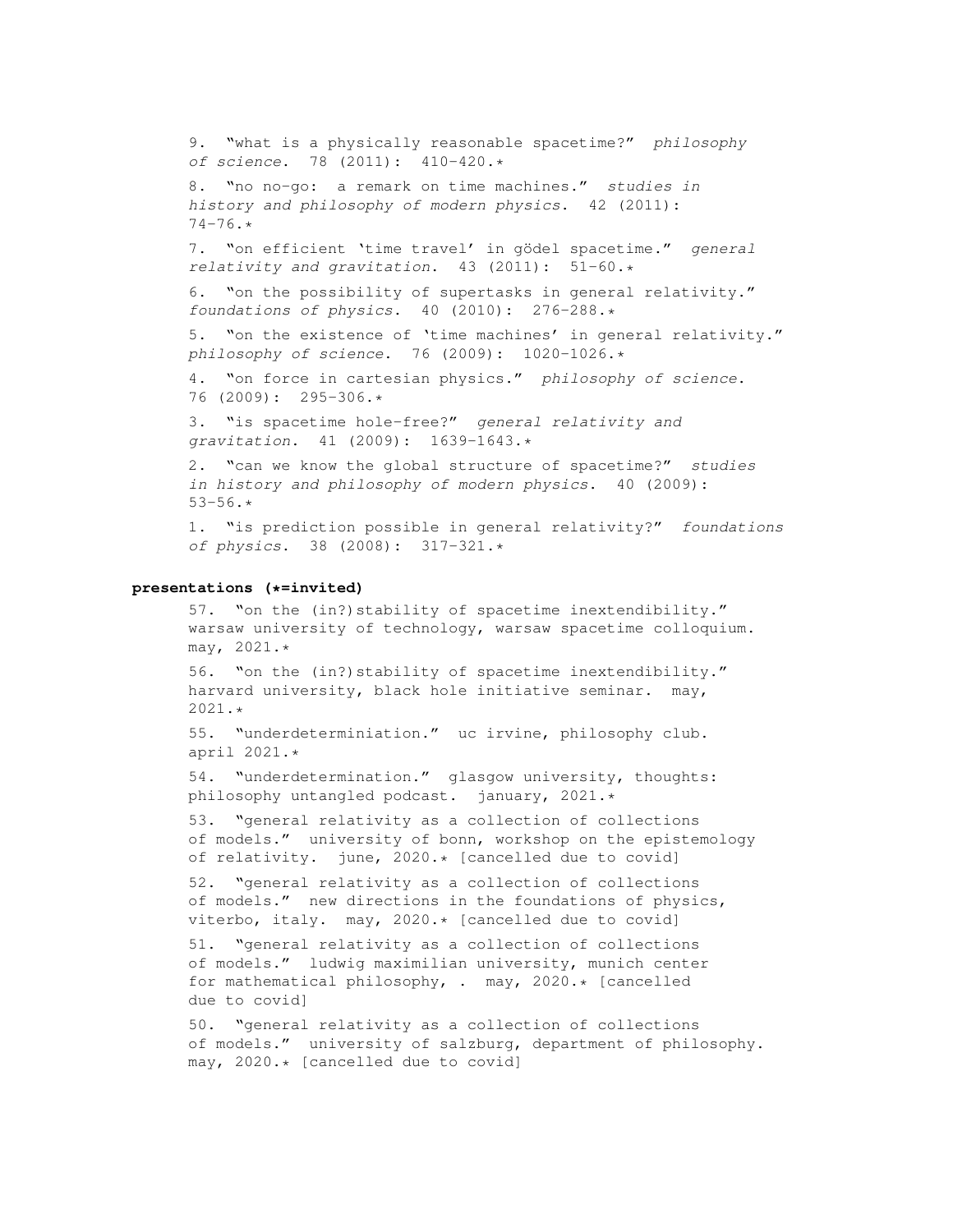49. "is the universe as large as it can be?" harvard university, black hole initiative colloquium, october 2019.\* 48. "spacetime holes and anti-holes." harvard university, black hole initiative seminar. september 2019.\* 47. "so you want to be a zen master?" uc irvine, philosophy club. january 2019.\* 46. "some 'no-hole' spacetime properties are unstable." meeting of the philosophy of science association. seattle, november 2018. 45. "some 'no-hole' spacetime properties are unstable." uk and european meeting on the foundations of physics, utrecht. july 2018. 44. "is the universe as large as it can be?" international colloquium on group theoretical methods in physics, prague. july 2018. 43. "time (hole?) machines." philosophy of science seminar. princeton university. may 2018.\* 42. "(information) paradox regained." (presented by j. weatherall). metro-area philosophy of science group, new york university. september 2017.\* 41. "(information) paradox regained." black hole initiative reading group. ludwig maximilian university, munich center for mathematical philosophy. august 2017.\* 40. "some no-hole spacetime properties are unstable." logic, relativity, and beyond. hungarian academy of sciences, institute for mathematics, budapest. august 2017.\* 39. "time (hole?) machines." the philosophy of howard stein. university of chicago. june 2017.\* 38. "on the inextendibility of spacetime." meeting of the philosophy of science association. atlanta. november 2016. 37. "is the universe as large as it can be?" uk and european meeting on the foundations of physics, london. july 2016. 36. "is the universe as large as it can be?" international conference on the nature and ontology of spacetime. varna, bulgaria. june 2016. 35. "is the universe as large as it can be?" philosophy of science seminar. princeton university. march 2016.\* 34. "is the universe as large as it can be?" conference in mathematical general relativity. tsingha university, china. january 2016. 33. "epistemic 'holes' in spacetime." southern california philosophy of physics group, irvine. november 2015.\*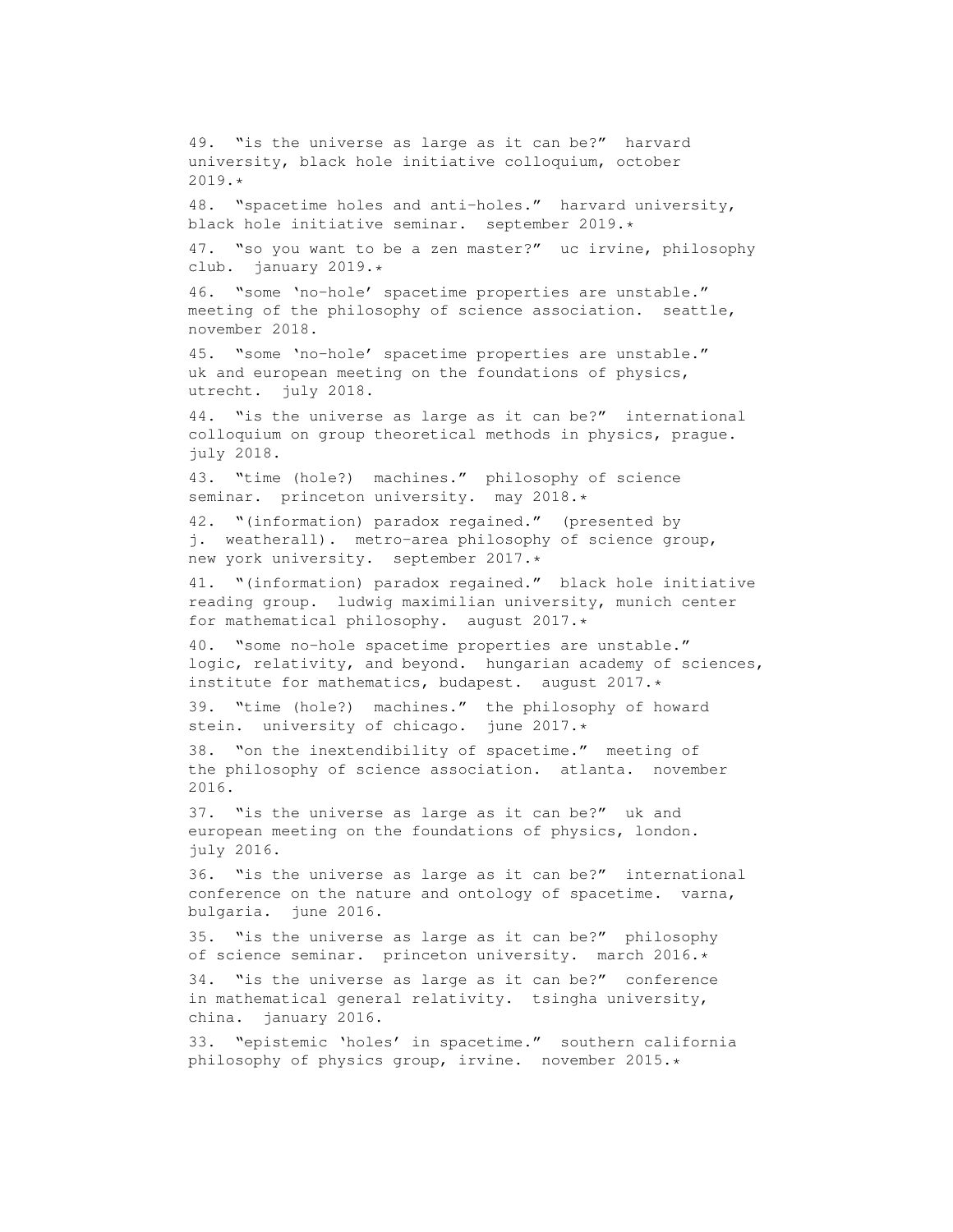32. "epistemic 'holes' in spacetime." logic, relativity, and beyond. hungarian academy of sciences, institute for mathematics, budapest. august 2015. 31. "on gödel and the ideality of time" (presented by t. barrett). meeting of the philosophy of science association. chicago. november 2014. 30. "time (hole?) machines." uc irvine, department of logic and philosophy of science. april 2014.\* 29. "the geometry of conventionality" (presented with j. weatherall). uk and european meeting on the foundations of physics. munich, july 2013. 28. "time machines: some recent work." university of pittsburgh, philosophy of physics workshop. april 2013.\* 27. "the geometry of conventionality" (presented by j. weatherall). university of pittsburgh, history and philosophy of science seminar. april 2013.\* 26. "on gödel and the ideality of time." meeting of the american philosophical association, pacific division. san francisco. march 2013. 25. "on spacetime singularities, holes, and extensions." meeting of the philosophy of science association. san diego, november 2012. 24. "the geometry of conventionality." hungarian academy of sciences, institute for philosophy. budapest. september 2012.\* 23. "on spacetime singularities, holes, and extensions." logic, relativity, and beyond. hungarian academy of sciences, institute for mathematics. budapest. september 2012.\* 22. "on spacetime singularities, holes, and extensions." university of western ontario, physics seminar. april 2012.\* 21. "time machines: some recent work." university of western ontario, philosophy department. april 2012.\* 20. "time travel for children" paws-on science: husky weekend, pacific science center. seattle. march 2012. 19. "time machines: some recent work." university of konstanz, germany, philosophy of science workshop. march 2012.\* 18. "on spacetime singularities, holes, and extensions." southern california philosophy of physics group, irvine. january 2012.\* 17. "time machines: some recent work." conference on

physics and computation, university of turku, finland. june 2011.\*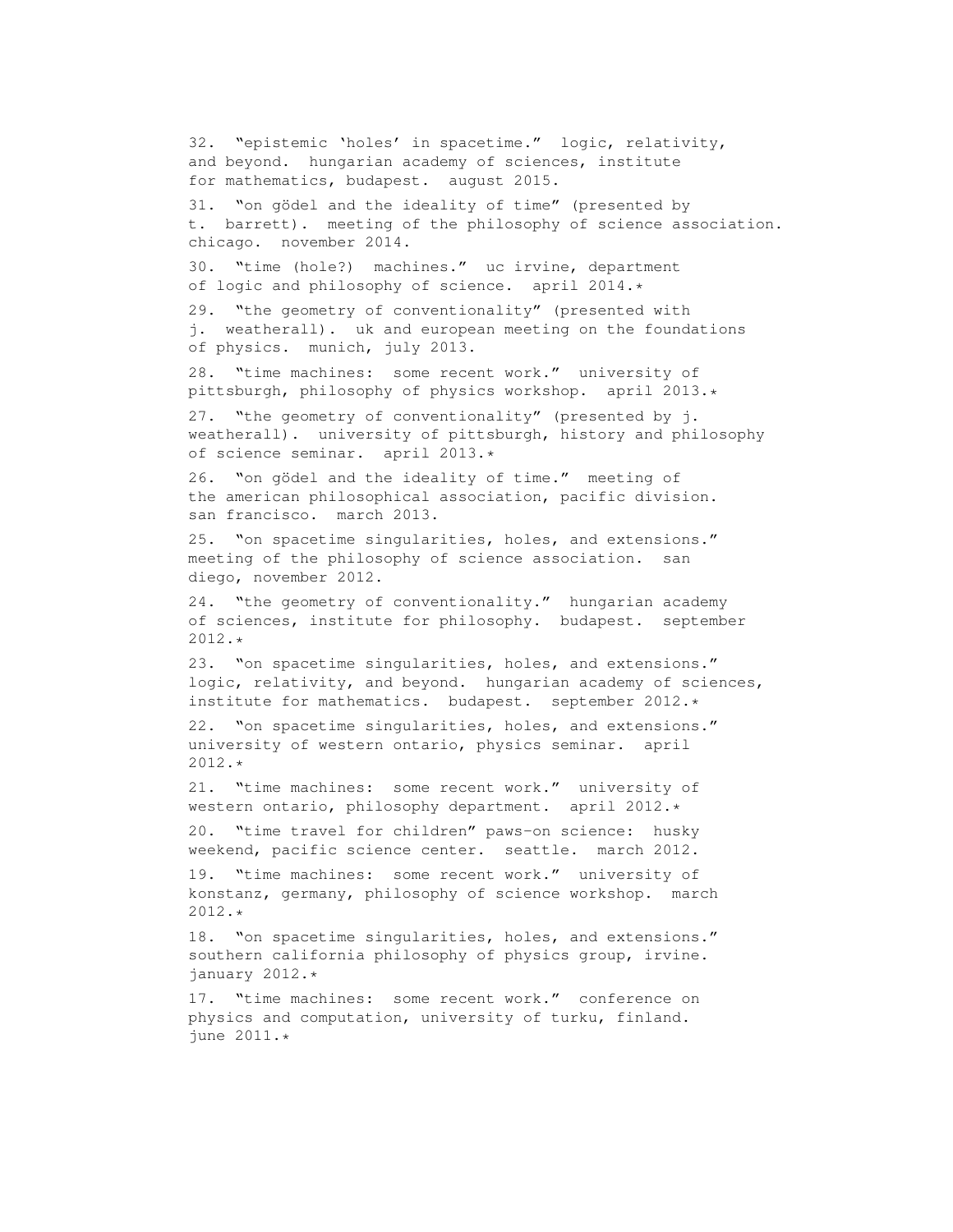16. "time travel: why it may not pay to work out all the kinks." meeting of the philosophy of science association. montreal. november 2010. 15. "what is a physically reasonable spacetime?" university of british columbia, philosophy of science workshop. april 2010.\* 14. "what is a physically reasonable spacetime?" university of oxford, philosophy seminar. february 2010.\* 13. "what is a physically reasonable spacetime?" larsim laboratory, paris, french atomic energy commission. february 2010.\* 12. "what is a physically reasonable spacetime?" university of pittsburgh, philosophy of science workshop. march 2009.\* 11. "can we know the structure of our universe?" university of pittsburgh, philosophy department. january 2009.\* 10. "can we know the structure of our universe?" carnegie mellon university, philosophy department. january 2009.\* 9. "can we know the structure of our universe?" st. olaf college, philosophy department. january 2009.\* 8. "can we know the structure of our universe?" university of washington, philosophy department. january 2009.\* 7. "can we know the structure of our universe?" uc irvine, department of logic and philosophy of science. december 2008.\* 6. "on the existence of time machines." meeting of the philosophy of science association. pittsburgh. november 2008. 5. "on the possibility of supertasks in general relativity." southern california philosophy of physics meeting, irvine. may 2008.\* 4. "can we know the structure of our universe?" florence-irvine logic and philosophy of science conference, irvine. march 2007.\* 3. "on efficient 'time travel' in gödel spacetime." southern california philosophy of physics group. irvine, december 2006.\* 2. "on force in cartesian physics." meeting of the philosophy of science association. vancouver. november 2006. 1. "observational indistinguishability and geodesic incompleteness." university of western ontario, lmp graduate conference.

may 2006.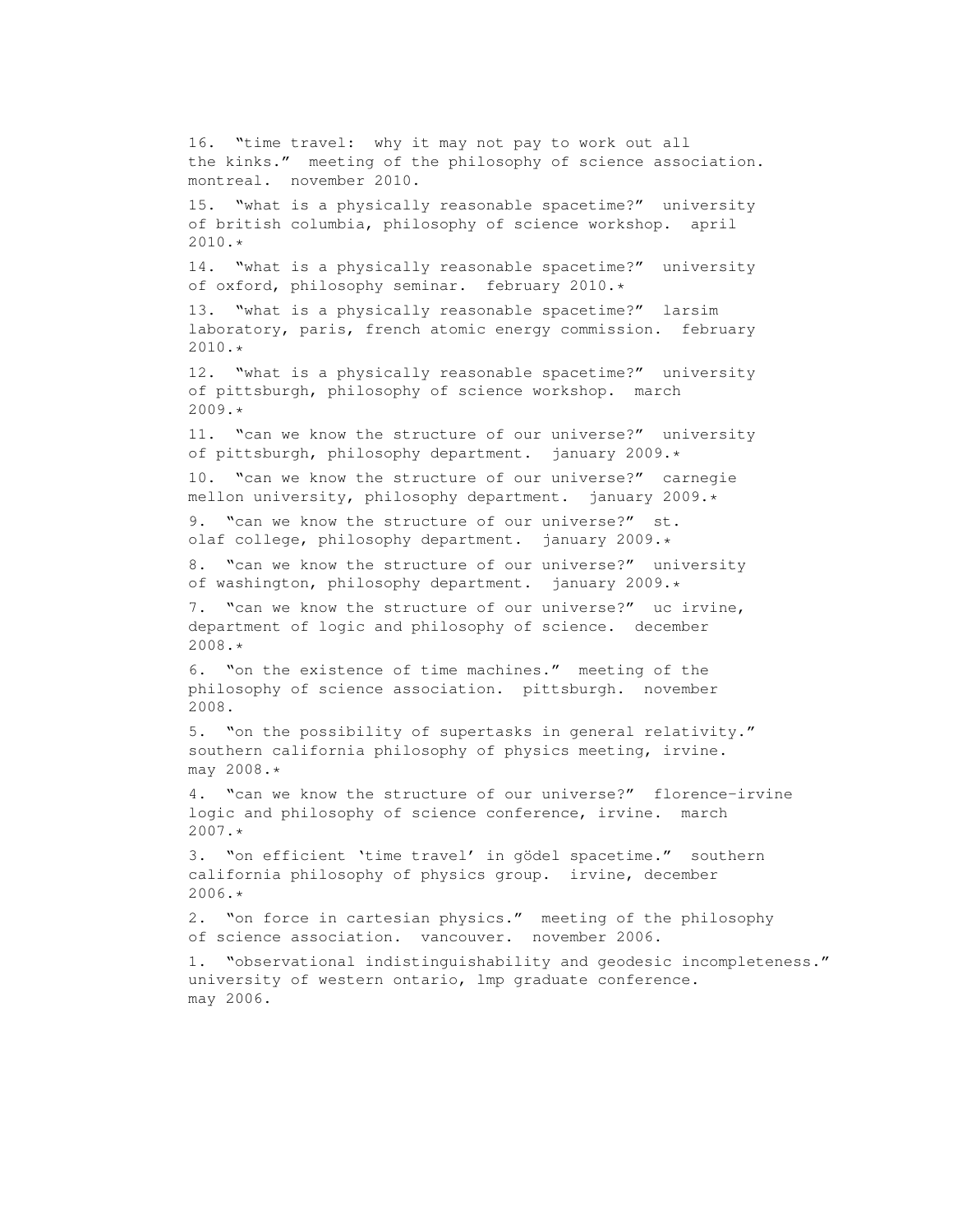#### **grants, fellowships, and awards**

dean's award for outstanding undergraduate teaching (school-wide distinction), uc irvine, 2020

inclusive excellence certificate award, uc irvine, 2020.

visiting fellow, munich center for mathematical philosophy, ludwig maximilian university, summer 2017.

grant for "laws, methods, and minds in cosmology" (\$206,352) with c. smeenk and j. weatherall, john templeton foundation, 2016.

distinguished teaching award (university-wide distinction), university of washington, 2013.

order of merit: outstanding scholarship award (school-wide distinction) uc irvine, 2009.

justine lambert prize (best graduate student paper in philosophy of science), uc irvine, 2009.

regents dissertation fellowship, uc irvine, 2008.

quantum foundations summer fellowship, perimeter institute, 2007.

robert clifton memorial prize (best graduate student paper in philosophy of physics), university of western ontario, 2006.

# **teaching experience**

uc irvine: introduction to logic (2008), global spacetime structure (2015, 2019), introduction to philosophy of science (2015, 2017, 2018, 2019, 2020, 2021, 2022), what is space? (2015, 2016, 2017, 2018, 2019, 2020, 2021), introduction to zen (2015, 2017, 2022), geometry and spacetime (2016, 2019, 2021), existentialism (2016, 2018), science and religion (2017, 2019, 2020, 2021, 2022), probability and determinism (2017), spacetime singularities (2018)

university of washington: probability and induction (2012, 2013, 2014), decision theory (2011, 2011), philosophy of science (2010, 2010, 2012, 2013, 2014), introduction to logic (2010, 2010, 2011, 2013, 2013), philosophy of space and time (2009, 2011, 2013), set theory (2012), puzzles and paradoxes (2013), introduction to zen (2014), existentialism (2014).

brigham young university: introduction to russian (2000, 2001, 2001, 2002)